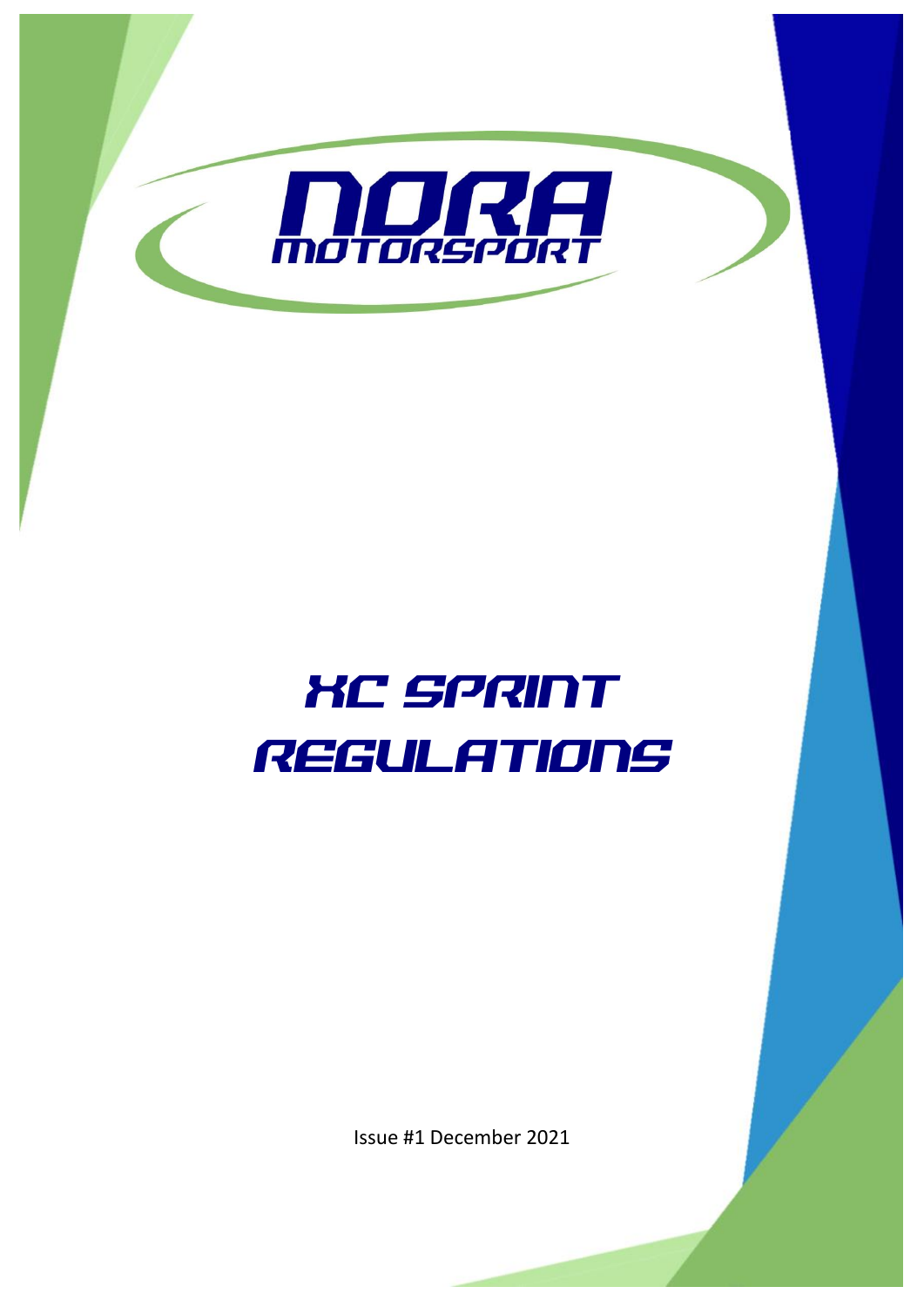

# XC Sprint Regulations v1 December 2021 and the control of the Printed:07/12/2021

# VERSION HISTORY

| Version | Date          | Description                                 |
|---------|---------------|---------------------------------------------|
| 1.0     | December 2021 | Creation of XC Sprint Regulations document. |
|         |               |                                             |
|         |               |                                             |
|         |               |                                             |
|         |               |                                             |
|         |               |                                             |
|         |               |                                             |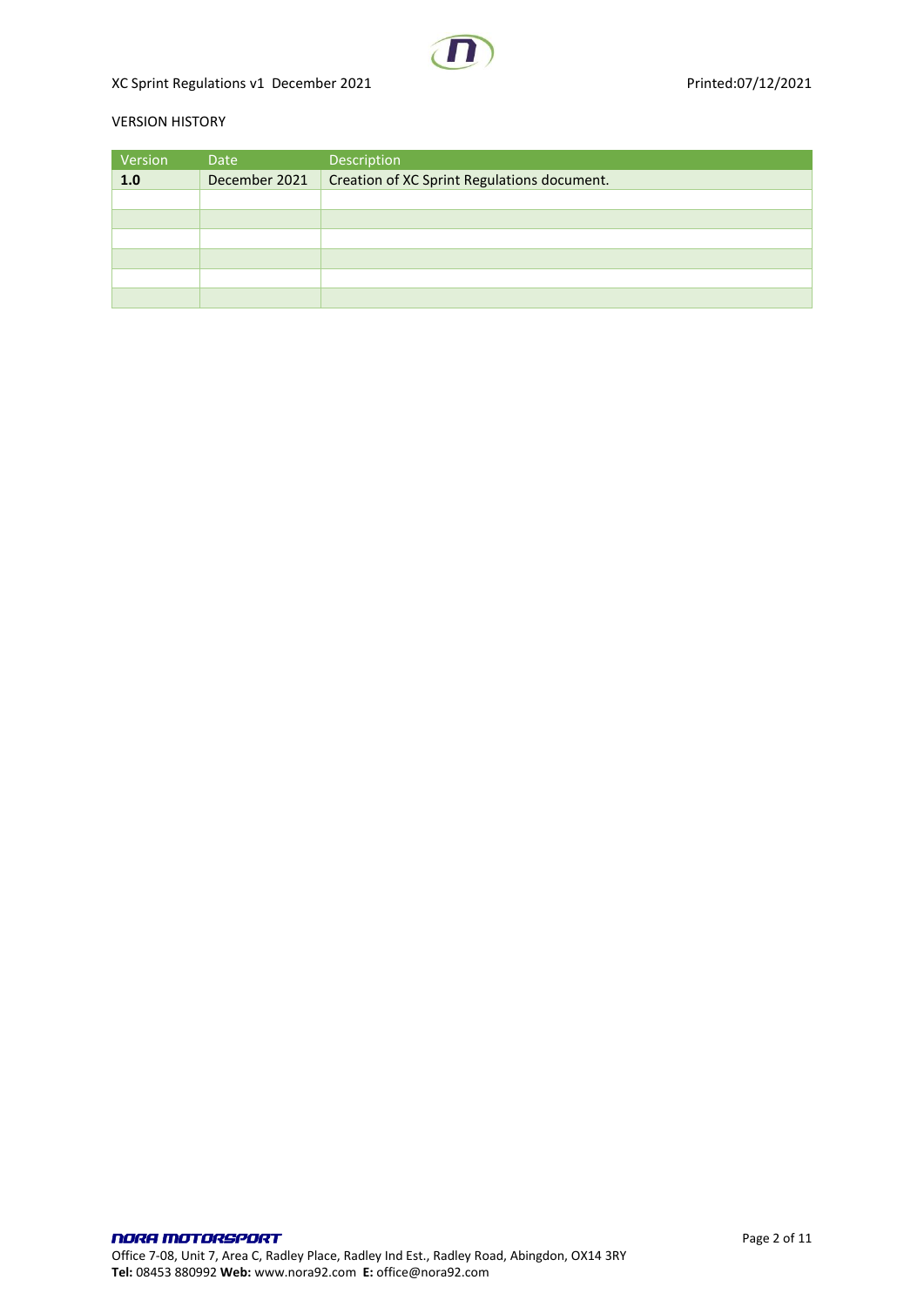#### TABLE OF CONTENTS

| 1. |    |  |
|----|----|--|
| 2. |    |  |
|    |    |  |
|    |    |  |
| 3. |    |  |
|    |    |  |
|    |    |  |
|    |    |  |
|    |    |  |
|    |    |  |
|    |    |  |
| 4. |    |  |
|    |    |  |
|    |    |  |
|    |    |  |
|    | 5. |  |
|    |    |  |
|    |    |  |
|    |    |  |
|    |    |  |
|    |    |  |
|    |    |  |
|    |    |  |
|    |    |  |
|    |    |  |
|    |    |  |
|    |    |  |
| 6. |    |  |
| 7. |    |  |
| 8. |    |  |
|    |    |  |
|    |    |  |
|    |    |  |
|    |    |  |
|    |    |  |
| 9. |    |  |
|    |    |  |
|    |    |  |
|    |    |  |
|    |    |  |
|    |    |  |
|    |    |  |
|    |    |  |
|    |    |  |
|    |    |  |
|    |    |  |
|    |    |  |
|    |    |  |
|    |    |  |
|    |    |  |
|    |    |  |
|    |    |  |
|    |    |  |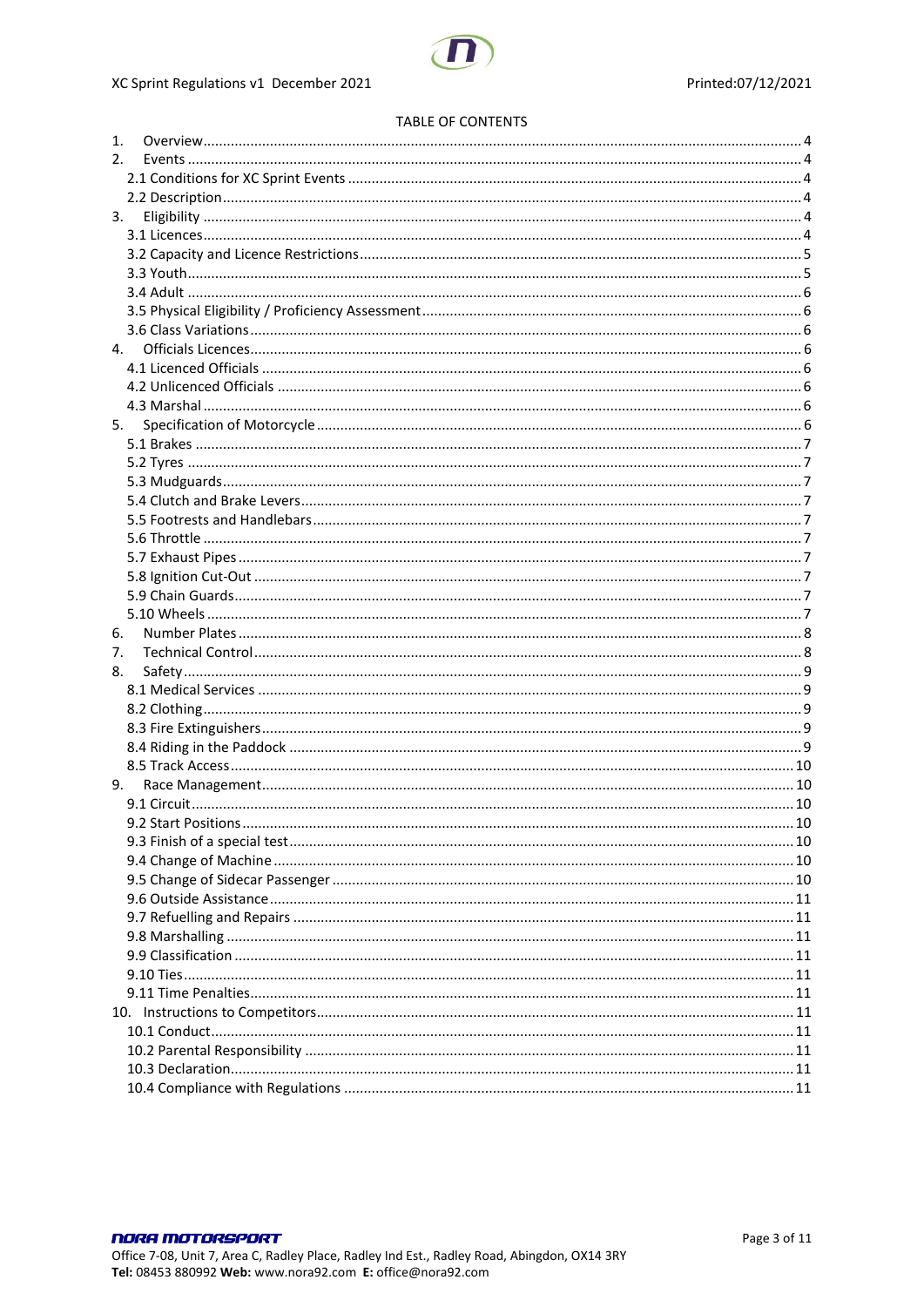# <span id="page-3-0"></span>**1. Overview**

NORA Motorsport is a trading name of NORA 92 Limited. For the purposes of this document any reference to NORA can refer to NORA Motorsport or NORA 92 Limited.

No discrimination is intended where references are made to specific gender within NORA's Code of Practice and Regulations

The contents of this document are copyright and may not be copied without prior permission of NORA.

The NORA Code of Practice together with these Regulations, the Event Regulations and any Final Instructions shall apply to all Cross Country Events held under a Permit issued by NORA 92.

# <span id="page-3-2"></span><span id="page-3-1"></span>**2. Events**

# **2.1 Conditions for XC Sprint Events**

- a. The organiser must be affiliated to NORA.
- b. An RTA permit must be applied for and in place before the event.

#### <span id="page-3-3"></span>**2.2 Description**

XC Sprint events are a test of speed, endurance and reliability, based on Enduro special. From controlled individual starts, competitors are required to complete a series of timed laps and the lowest aggregate times will determine the finishing order.

# <span id="page-3-5"></span><span id="page-3-4"></span>**3. Eligibility**

# **3.1 Licences**

- a. For all NORA competitions the competitors must hold a current NORA Licence.
- b. Practice licences are available for non-competitive events.
- c. A One Event Competition Licence grants the same benefits of an annual licence for the duration of one event only with regards to Rules and Regulations and is available for All NORA Cross Country events.
- d. **A One Event Licence does not include Personal Accident Cover**.
- e. All new applications for an annual licence must be accompanied by a portrait photograph.
- f. Youth only: All new applications for an annual licence must be accompanied by a photocopy of the competitors' proof of age.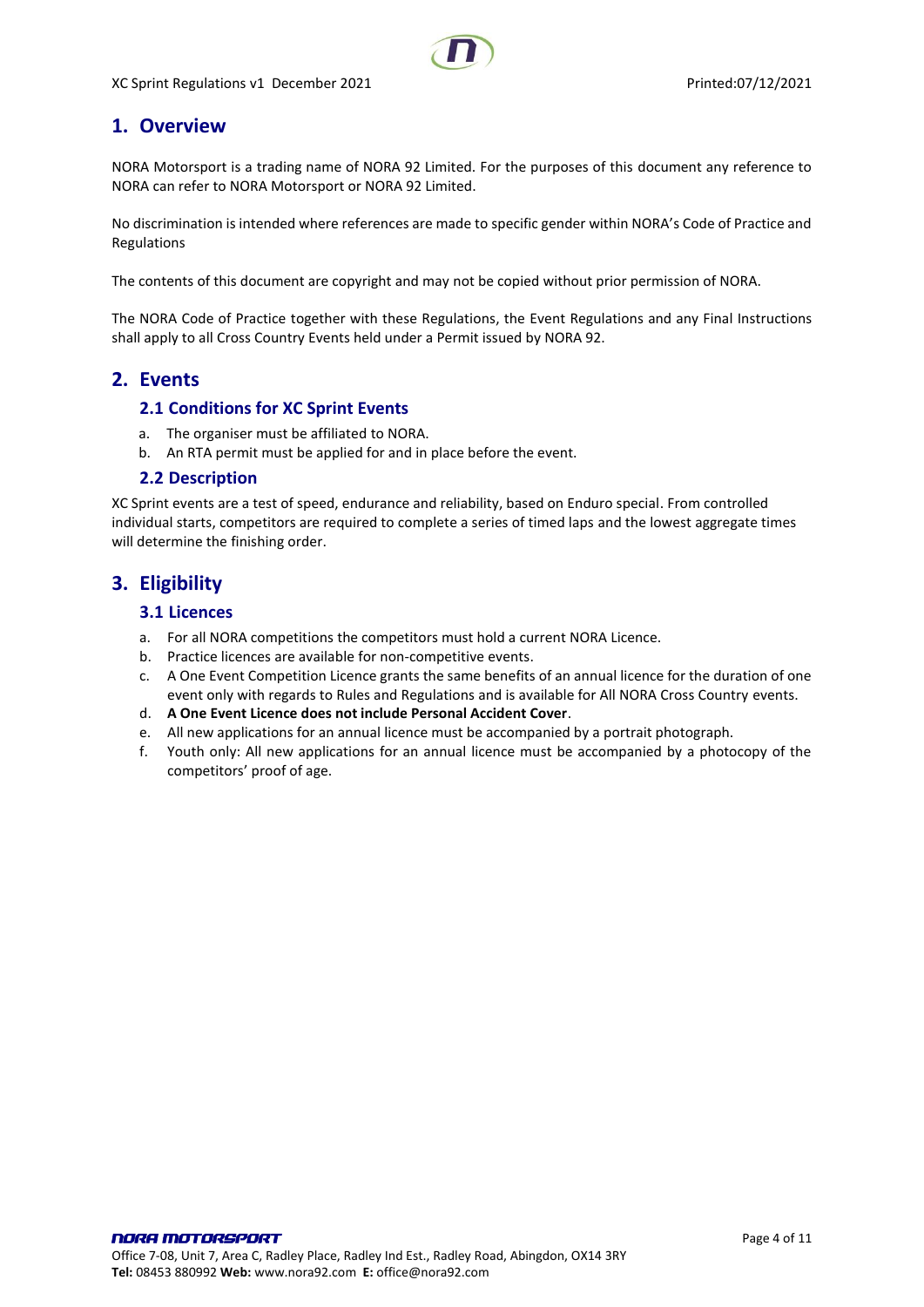# XC Sprint Regulations v1 December 2021 and the state of the Printed:07/12/2021

<span id="page-4-0"></span>

| Age on 1st Jan    | Grade            | <b>Engine Capacity</b>                                        | Max Wheel Size / Specification    |                   |
|-------------------|------------------|---------------------------------------------------------------|-----------------------------------|-------------------|
| <b>Youth Solo</b> |                  |                                                               |                                   |                   |
| $9-12$ years      | Small Wheel      | Maximum 85cc 2 stroke or                                      | 14 inch rear, 17 inch front       |                   |
|                   |                  | 150cc 4 stroke                                                |                                   |                   |
| 12 - 15 years     | <b>Big Wheel</b> | Maximum 85cc 2 stroke or                                      | 16 inch rear, 19 inch front       |                   |
|                   |                  | 150cc 4 stroke                                                |                                   |                   |
| 13-14 years       | Youth 125        | Maximum 145cc 2 stroke                                        | 19 inch rear, 21                  | Combined with the |
|                   |                  |                                                               | inch front                        | Rookie class      |
| 14 - 17 years     | Rookies          | Maximum 145cc 2 stroke                                        | 19 inch rear, 21 inch front       |                   |
|                   |                  | Maximum 250cc 4 stroke                                        |                                   |                   |
| <b>Adult Solo</b> |                  |                                                               |                                   |                   |
| 15 Years          |                  | Maximum 250cc 2 stroke                                        |                                   |                   |
|                   |                  | Maximum 450cc 4 stroke                                        |                                   |                   |
| 17 Years          |                  | Maximum 500cc 2 stroke                                        |                                   |                   |
|                   |                  | Maximum 650cc 4 stroke                                        |                                   |                   |
| 17 Years          | Dual Sport       | Unlimited                                                     | Designed and manufactured for use |                   |
|                   | Adventure        |                                                               | both on and off road.             |                   |
| <b>Sidecar</b>    |                  |                                                               |                                   |                   |
| 15 Years          | <b>Driver</b>    | Over 350cc and up to                                          |                                   |                   |
|                   |                  | 1000cc 4 stroke and up to                                     |                                   |                   |
|                   |                  | 750cc 2 stroke                                                |                                   |                   |
| 15 Years          | Passenger        |                                                               |                                   |                   |
| <b>Adult Quad</b> |                  |                                                               |                                   |                   |
| 15 Years          |                  | Maximum 450cc                                                 |                                   |                   |
| 17 Years          |                  | Open cc                                                       |                                   |                   |
| <b>Youth Quad</b> |                  |                                                               |                                   |                   |
| $8 - 14$ Years    | 125cc Open       | 125cc Quads with engine and frame as originally manufactured, |                                   |                   |
|                   |                  | 8 year olds - Automatic only                                  |                                   |                   |
| 11 - 17 Years     | 250cc Open       | Up to 200cc 2 Stroke & 250cc 4 Stroke.                        |                                   |                   |

# **3.2 Capacity and Licence Restrictions**

Competitors may continue in the youth Youth 125 / 250 or 250cc Youth Quad class until the end of the year in which their 18th birthday falls. After reaching 15 years of age competitors can apply for an adult solo Cross Country licence and still retain a youth licence until the end of the year in which their 18th birthday falls. After reaching 15 years of age competitors can apply for an adult quad Cross Country licence and still retain a 250 youth licence until the end of the year in which their 17th birthday falls.

# <span id="page-4-1"></span>**3.3 Youth**

- a. Upon assessment competitors may remain in a lower class below their age.
- b. No competitor may compete before their ninth birthday in the solo classes and eighth birthday in the Quad classes.
- c. When a competitor reaches the maximum age limit for their group, they may continue to compete in that group until the end of the calendar year.
- d. On reaching the minimum age for the next group, the competitor may upgrade. Please note that any competitor who chooses to upgrade cannot then move back to the lower capacity class once they have competed at the higher level at a NORA event unless specifically approved by NORA.
- e. An assessment will be required for any competitor wishing to ride in a class of which they do not reach the age requirement to be arranged by the competitor following application to the NORA office.
- f. The parent or person with parental responsibility must accompany a youth competitor under the age of 18 to any event and stay for the entire duration of the time that the competitor is present.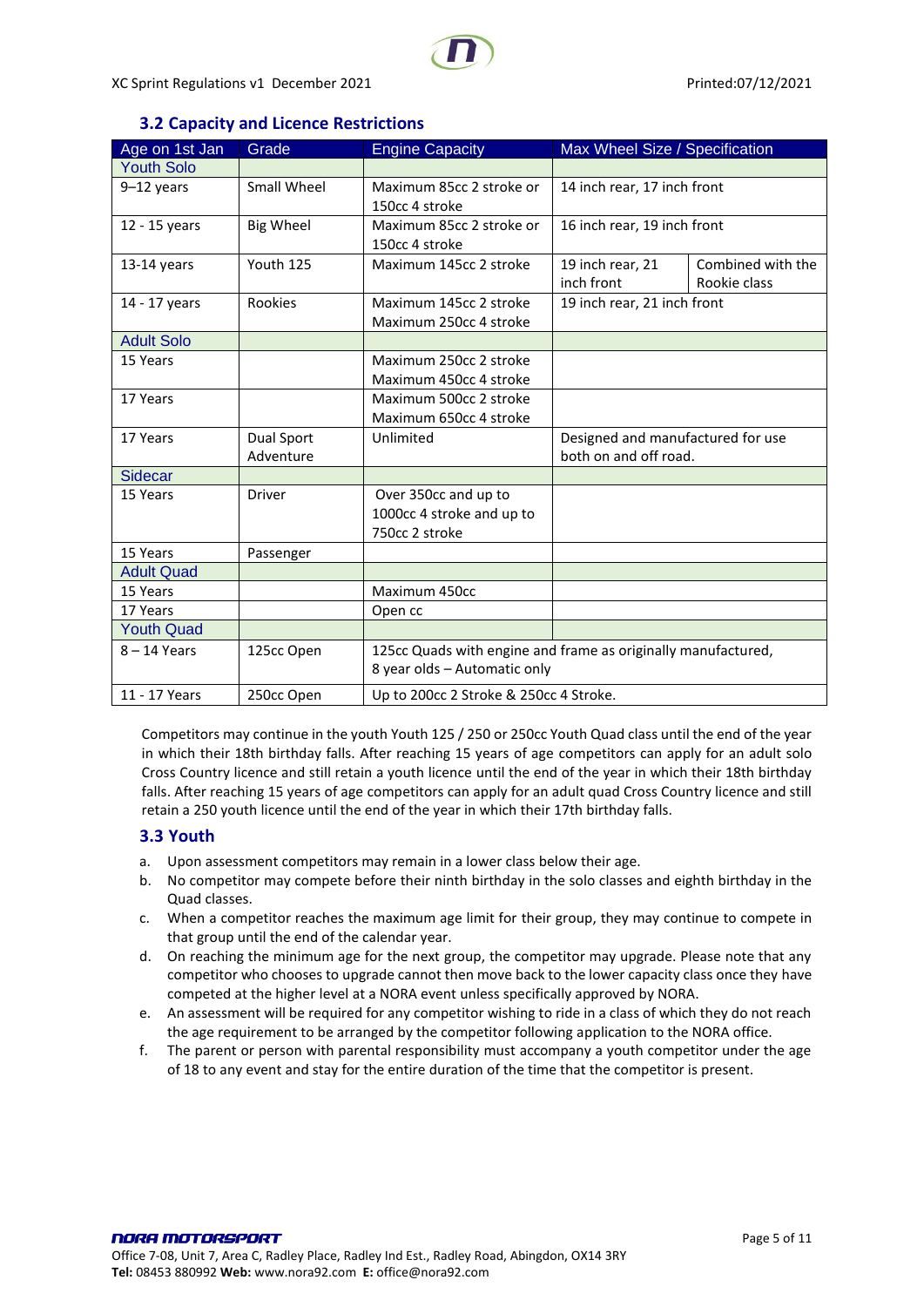# <span id="page-5-0"></span>**3.4 Adult**

- a. An assessment will be required for any competitor wishing to ride in a class of which they do not reach the age requirement to be arranged by the competitor following application to NORA office.
- b. The parent or person with parental responsibility must accompany a competitor under the age of 18 to any event and stay for the entire duration of the time that the competitor is present.
- c. No competitor will be permitted to compete in the adult classes until they reach the minimum required age.

# <span id="page-5-1"></span>**3.5 Physical Eligibility / Proficiency Assessment**

All youth competitors should be able to sit astride their machines and with one foot firmly on the ground, must be able to control the gear lever or the foot brake with the other foot.

## <span id="page-5-2"></span>**3.6 Class Variations**

- a. Clubs are permitted to designate other classes such as XCS1, XCS2, E1, E2 etc. These classes must not fall outside of the restrictions for either Youth or Adult competitors and must be stated in the Event Regulations.
- b. Youth classes may be combined following consultation with NORA.

# <span id="page-5-3"></span>**4. Officials Licences**

XC Sprint Race Officials are required to hold a NORA Licence of the appropriate grade for the performance of their duties.

# <span id="page-5-4"></span>**4.1 Licenced Officials**

Officials that require a Licence.

| <b>Official</b>                | Licence Term | <b>Training Method</b> |
|--------------------------------|--------------|------------------------|
| Clerk of the Course            | 3 Years      | Seminar                |
| <b>Chief Technical Officer</b> | 3 Years      | Seminar                |
| <b>Engine Measurer</b>         | 3 Years      | Seminar                |
| Timekeeper                     | 3 Years      | Assessment             |

Licences will only be issued to individuals who have attended the appropriate seminar and/or passed competency assessments appropriate to their role. NORA may refuse to issue, cancel or suspend any officials licence.

# <span id="page-5-5"></span>**4.2 Unlicenced Officials**

Officials who do not require a Licence

| <b>Official</b>                 | <b>Training Method</b>                                                |
|---------------------------------|-----------------------------------------------------------------------|
| <b>Event Secretary</b>          | May receive training from NORA 92 or the Clerk of the Course          |
| Incident Officer                | This may be the Clerk of the Course or a person appointed by the      |
|                                 | Clerk of the Course                                                   |
| <b>Technical Official</b>       | Will receive training from the Chief Technical Officer                |
| Marshal                         | Will be appointed and briefed by the Clerk of the Course or the Chief |
|                                 | Marshal                                                               |
| <b>Child Protection Officer</b> | A person appointed to manage child protection issues.                 |

#### <span id="page-5-6"></span>**4.3 Marshal**

- a. Marshals must be a minimum of 16 years of age, persons under 18 must have a person with parental responsibility sign on with them.
- b. Flag Marshals must be provided with a tabard / waistcoat clearly identifiable.
- c. Mobile Marshals must comply with the appropriate risk assessment.

# <span id="page-5-7"></span>**5. Specification of Motorcycle**

All Motorcycles, Solo, Quad or Sidecar, designed for Enduro, Motocross or Trials, along with road legal dual sport and adventure motorcycles\*, that comply with the Code of Practice and the following may be used in XC Sprint events:

#### NORA MOTORSPORT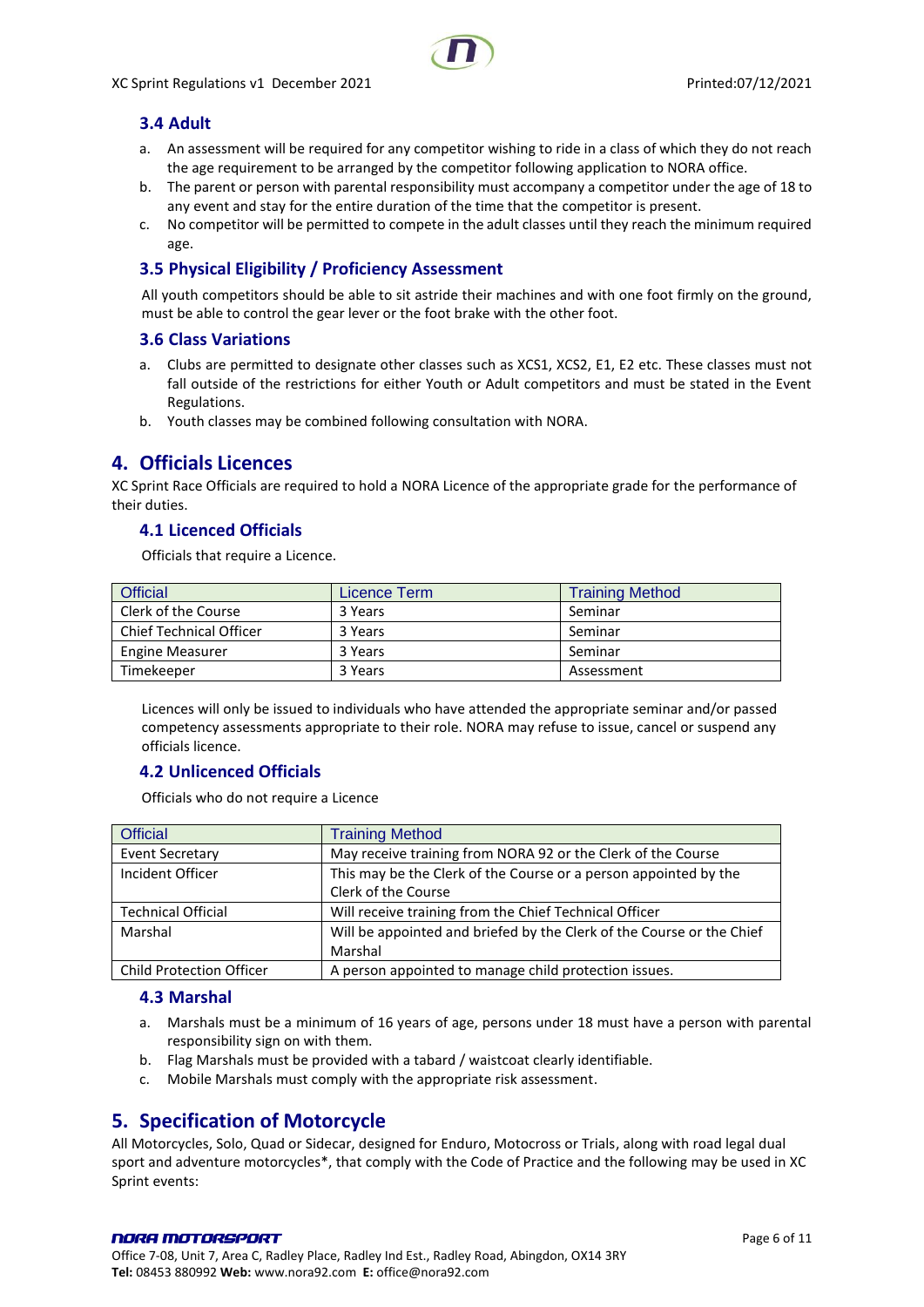# <span id="page-6-0"></span>**5.1 Brakes**

- a. Motorcycles must be equipped with two efficient brakes, one operating on each wheel and be operated independently from the driving position.
- b. For Sidecar motorcycles, brakes are not required on the sidecar wheel.
- c. For Quad motorcycles brakes must be capable of operating, as a minimum, to both rear wheels.

# <span id="page-6-1"></span>**5.2 Tyres**

- a. Chains and other non-skid devices are not permitted.
- b. Scoop or paddle (continuous radial rib) tyres and/or tyres with lugs having a height of more than 9.5mm are forbidden.
- c. Further restrictions may be noted in the Event Regulations.

## <span id="page-6-2"></span>**5.3 Mudguards**

Solo and Sidecar motorcycles must be fitted with two mudguards giving protection to the driver. The rear mudguard must cover 35 degrees of the upper rear wheel.

## <span id="page-6-3"></span>**5.4 Clutch and Brake Levers**

- a. Clutch and brake levers must be, in principal, ball ended, the diameter of the ball to be at least 12.5mm.
- b. This ball can also be flattened but in any case, the edges must be rounded.
- c. These ball ends must be permanently fixed to form an integral part of the lever.

#### <span id="page-6-4"></span>**5.5 Footrests and Handlebars**

The ends of the footrests must be rounded with a radius of not less than 12.5mm. The ends of the handlebars on all motorcycles shall be rounded or otherwise protected. For Quad motorcycles nerf bars or running boards must be fitted so that a competitors leg will not be pulled under the rear wheel.

## <span id="page-6-5"></span>**5.6 Throttle**

All machines must be fitted with self-closing throttles.

#### <span id="page-6-6"></span>**5.7 Exhaust Pipes**

The end of the exhaust pipe or pipes must not project beyond any part of the vehicle or its bodywork.

## <span id="page-6-7"></span>**5.8 Ignition Cut-Out**

- a. Solo Motorcycles used in Cross Country will be fitted with an engine cut-out button.
- b. Sidecar Motorcycles will be fitted with an engine cut out button that must be operated by a non elastic string or cord (coil telephone wire is not permitted). The cord should be a maximum of 500mm. Any part of the cut-out that remains live when disconnected must be shrouded in order to prevent accidental contact with any part of the motorcycle.
- c. Quad Motorcycles will be fitted with an engine cut out button that must be operated by a non elastic string or cord. Any part of the cut-out that remains live when disconnected must be shrouded in order to prevent accidental contact with any part of the motorcycle.

# <span id="page-6-8"></span>**5.9 Chain Guards**

- a. For solo and sidecar motorcycles the manufacturer's original guards or parts of similar design must remain in place.
- b. For quad motorcycles a suitable primary drive guard must be fitted if no original was fitted to the motorcycle.

#### <span id="page-6-9"></span>**5.10 Wheels**

- a. For all groups wheels with six or less spokes must be guarded.
- b. For Sidecar motorcycles:
	- The three wheels shall each be of at least 400mm (16") in diameter measured over the outside of the tyre.
	- The wheel track, or lateral distance between tracks, shall be no more than 1150mm.
- c. For Quad motorcycles the measurement from one front wheel to its following rear wheel must be equal on both sides of the machine.
- For Quad motorcycles bumpers and nerf bars must have all corners with a radius of a minimum of 50mm.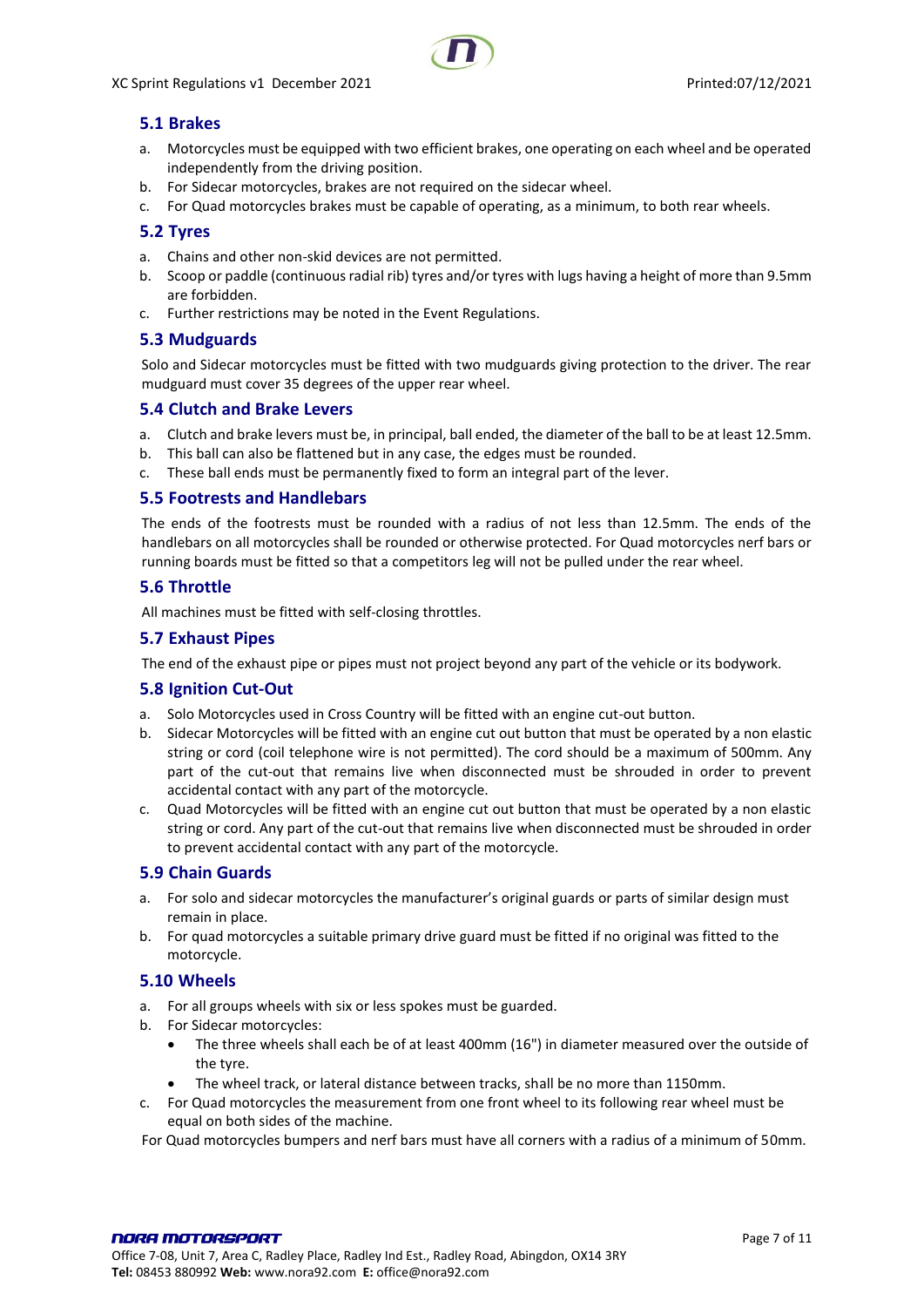XC Sprint Regulations v1 December 2021 **Printed:07/12/2021** Printed:07/12/2021



\*Dual sport motorcycles are often street-legal counterparts to enduro off-road models. Adventure motorcycles, also known as ADV bikes, are larger-displacement multi-cylinder motorcycles developed for on- and off-road travel.

# <span id="page-7-0"></span>**6. Number Plates**

- a. Number plates will be a minimum of three in number on all machines and it is the competitors responsibility to ensure that the numbers are clearly visible.
- b. No metallic or reflective colours may be used in any circumstances.
- c. One plate must be carried facing forward and not more than 30 degrees from the vertical with one on each side of the machine.
- d. Side number plates must be positioned above a horizontal line drawn through the rear spindle and behind a line drawn vertically at a minimum distance of 200mm behind the footrest.
- e. The minimum dimensions of the numbers should be: height 100mm
- f. The Clerk of the Course has the discretion to disqualify any competitor not showing legible numbers or discounting any protest resulting from illegible numbers.
- g. For Quad motorcycles a further number plate may be fitted running parallel with the machine at the rear, readable when facing the side view of the machine. The mounting bracket must not exceed 25mm in height.

At the discretion of the organiser the colours may be as follows: – The figures and background must be in a 'matt' (non-shiny) colour

| <b>Adult</b>         | <b>Background Colour</b> | <b>Number Colour</b> |
|----------------------|--------------------------|----------------------|
| Pro Class            | Red                      | White                |
| <b>Expert Class</b>  | Green                    | <b>Black</b>         |
| <b>Clubman Class</b> | Yellow                   | <b>Black</b>         |
| Novice Class         | <b>Black</b>             | White                |
| <b>Sidecars</b>      | Yellow                   | <b>Black</b>         |
| Quads                | Yellow                   | <b>Black</b>         |
| Youth                |                          |                      |
| Automatic            | White                    | <b>Black</b>         |
| 65cc Junior          | <b>Black</b>             | White                |
| 85cc Small Wheel     | Red                      | White                |
| 85cc Big Wheel       | Green                    | White                |
| Rookie               | Black / Blue             | White                |

<span id="page-7-1"></span>Clubs may specify or accept different colours and numbers at the Clerk of the Courses discretion.

# **7. Technical Control**

- a. In the event of a protest against machine specification where an engine has to be stripped an additional fee of £250\* for four stroke and £150\* for two stroke machines MUST be submitted with the protest and protest fee. In the event of the protest being upheld the additional fee will be returned. If the protest is not upheld the additional fee will be awarded to the other party and will be the only costs payable.
- b. The Clerk of the Course may disqualify or penalise any rider of a machine which exceeds the maximum permitted sound level, or which in his opinion is deemed to be excessively noisy.
- c. Random or spot checks may be made by NORA Sound Control Officials of the sound level of any machine taking part in any NORA event in addition to any routine checks at technical control.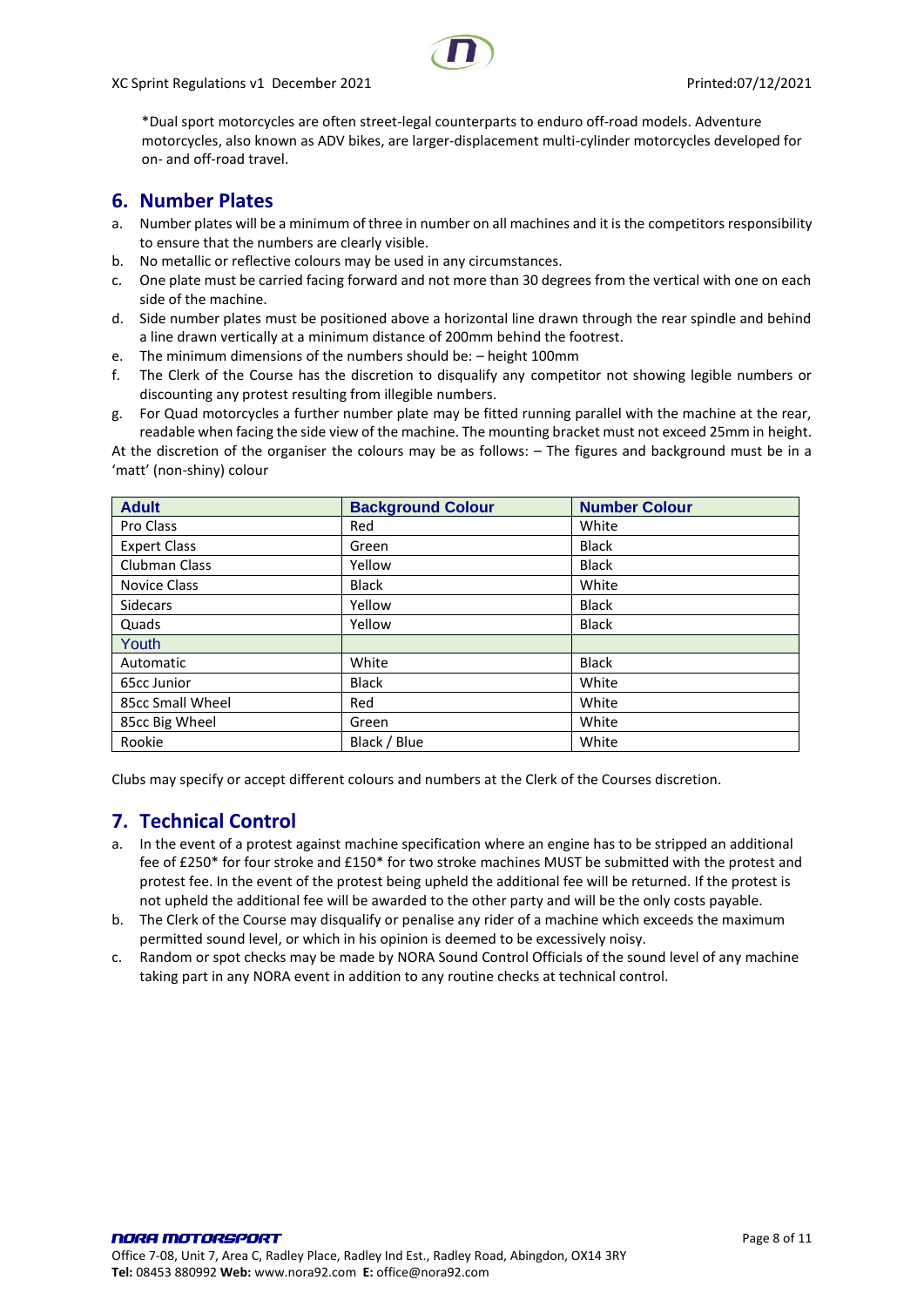# <span id="page-8-1"></span><span id="page-8-0"></span>**8. Safety**

# **8.1 Medical Services**

At all XC Sprint events, including official practice, qualified first aid personnel must be in attendance with full first aid equipment. Organisers must ensure sufficient medical services for the type of event remain in place until the event has completely finished.

An IHCD Emergency Technician (EMT), First Response Emergency Care person (FREC), level 3 or above or the Voluntary Aid Society (VAS) equivalent, must be in attendance during official practice and racing. A Paramedic (PM) is recommended.

The minimum medical requirements are for one ambulance – On the condition the ambulance is available at all times. Should the ambulance be required to support the treatment of, or to transport an injured competitor the event must stop until such time that the ambulance is available again. The ambulance should be accompanied by an IHCD Emergency Technician (EMT), First Response Emergency Care person (FREC), level 3 or above or the Voluntary Aid Society (VAS) equivalent. Plus, enough qualified first aid personnel to cover the course layout, size and type of event subject to medical requirements as shown in this Handbook.

# <span id="page-8-2"></span>**8.2 Clothing**

- a. All competitors must wear a crash helmet. For information regarding helmets please refer to the helmet section within the NORA Code of Practice.
- b. Competitors are advised not to wear hand, face or body jewellery/piercings which could prove hazardous in the event of an accident.
- c. The mouth should be kept clear of anything likely to cause blockage of the airway in the event of an incident, e.g. chewing gum. This includes removing false dentures.
- d. Goggles of a non-splinterable type must be worn at the commencement of each race. Spectacles, if worn, must be non-splinterable.
- e. It is advised that all competitors should wear a body belt/kidney protector and wear protective armour giving protection to at least the chest and shoulders.
- f. All competitors are advised to wear identification discs around the neck or wrist during racing and practicing. The disc should bear the wearers full name and date of birth.
- g. It is the responsibility of the competitor's parent/guardian to ensure that all protective clothing is correctly fitting for youth competitors.
- h. In all races and official practice complete protective clothing produced for racing, knee length boots and gloves shall be worn by each competitor. It is advised that jerseys should provide protection against abrasion to the body and arms and that jeans are padded at the hips and knees.

# <span id="page-8-3"></span>**8.3 Fire Extinguishers**

Every NORA event must have a minimum of two 6Kg dry powder fire extinguishers. The position of the extinguishers must be clearly marked. All extinguishers must have a minimum 34A 183B rating as well as a current certificate attached.

# <span id="page-8-4"></span>**8.4 Riding in the Paddock**

Riding of machines in the paddock is permitted for XC Sprint events.

Machines but must not exceed first gear idle and riders must always wear a helmet. Under no circumstances may the machine be ridden by anybody other than the competitor and pillion passengers must not be carried.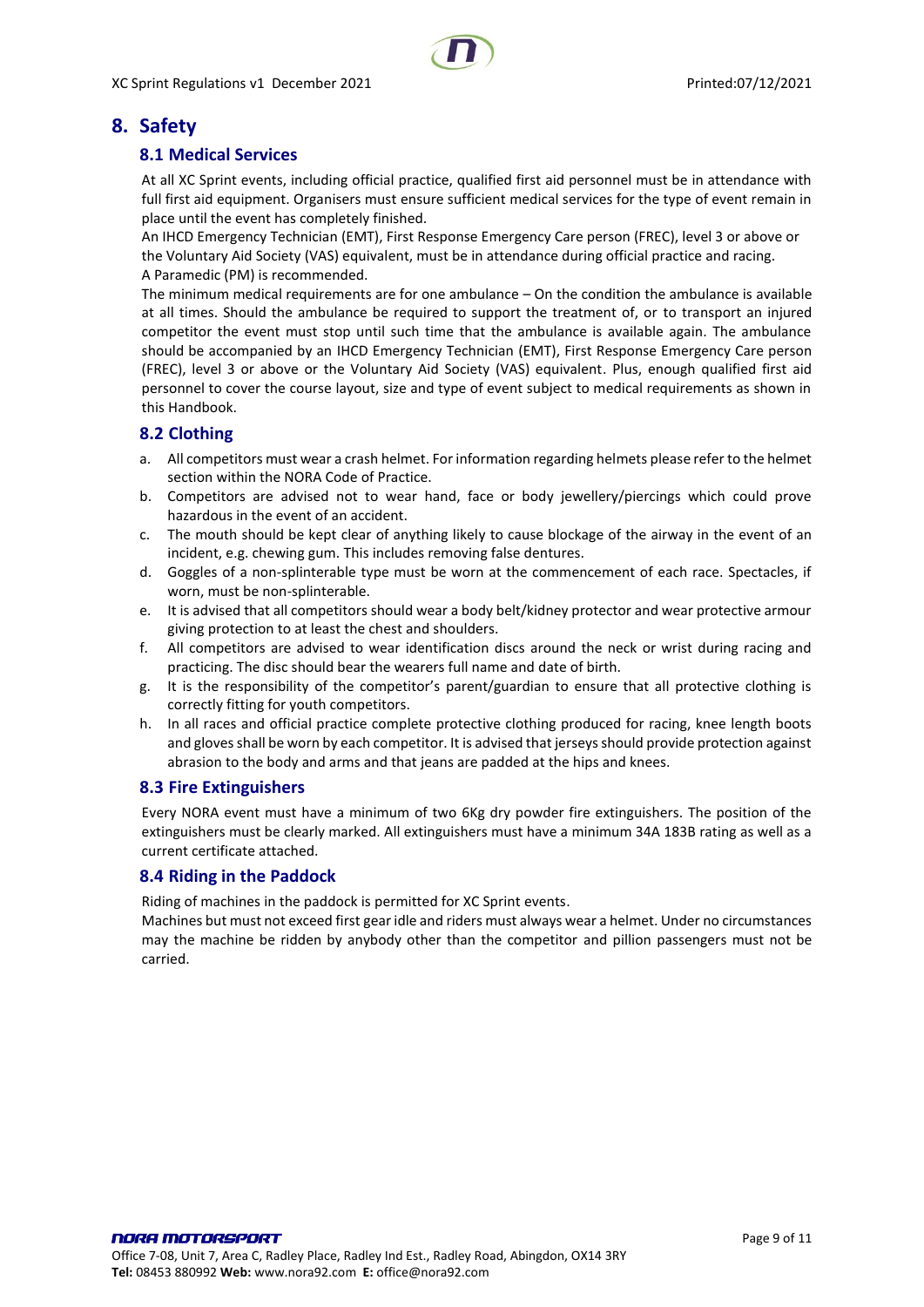# <span id="page-9-0"></span>**8.5 Track Access**

Strictly no personnel, other than signed on officials, are permitted in the prohibited areas around the track while the event is in progress.

Competitors must be aware of slower riders and service vehicles that may be on the circuit. Riders of service vehicles must wear distinctive identification clothing.

# <span id="page-9-2"></span><span id="page-9-1"></span>**9. Race Management**

# **9.1 Circuit**

- a. The course must in the main be off road, small sections of hard surface may be allowed if approved by NORA.
- b. The circuit will be made up of one long or a series of off-road special tests.
- c. Solo and Quad/Sidecar machines may be run together if the circuit is suitable in length and width.
- d. Only competitors will be permitted in the start area.
- e. A runoff area of 20m must be defined following the finish and marked as Prohibited.
- f. An area must be made available for public viewing and clearly signed; all other areas should be signed as prohibited.

## <span id="page-9-3"></span>**9.2 Start Positions**

- a. The start order will be set out as per classes and set and published by the organiser.
- b. Second section test start order shall be defined by fastest to slowest in the previous test.
- c. Penalties may be issued for late arrival to the starting area.

## <span id="page-9-4"></span>**9.3 Finish of a special test**

- a. The chequered flag will be displayed as the rider passes through the finish of the special test.
- b. A competitor's test time will be defined as the full time is took to complete the test from the start to the finish, plus any penalty time that was incurred.
- c. Competitors not reaching the finish control line will be awarded the time of the slowest competitor to complete the test, excluding penalties..

## <span id="page-9-5"></span>**9.4 Change of Machine**

Competitors are not permitted to change their machine during a test, a competitor may use one spare machine as long as it is the same specification as the machine that he started the event on.

## <span id="page-9-6"></span>**9.5 Change of Sidecar Passenger**

- a. An entrant is allowed to change the designated passenger prior to the start of the event only with the permission of the Clerk of the Course.
- b. The passenger must sign on and have the correct licence.
- c. An entrant is allowed to make one change of passenger during an event, this change may not occur during a special test timed run.